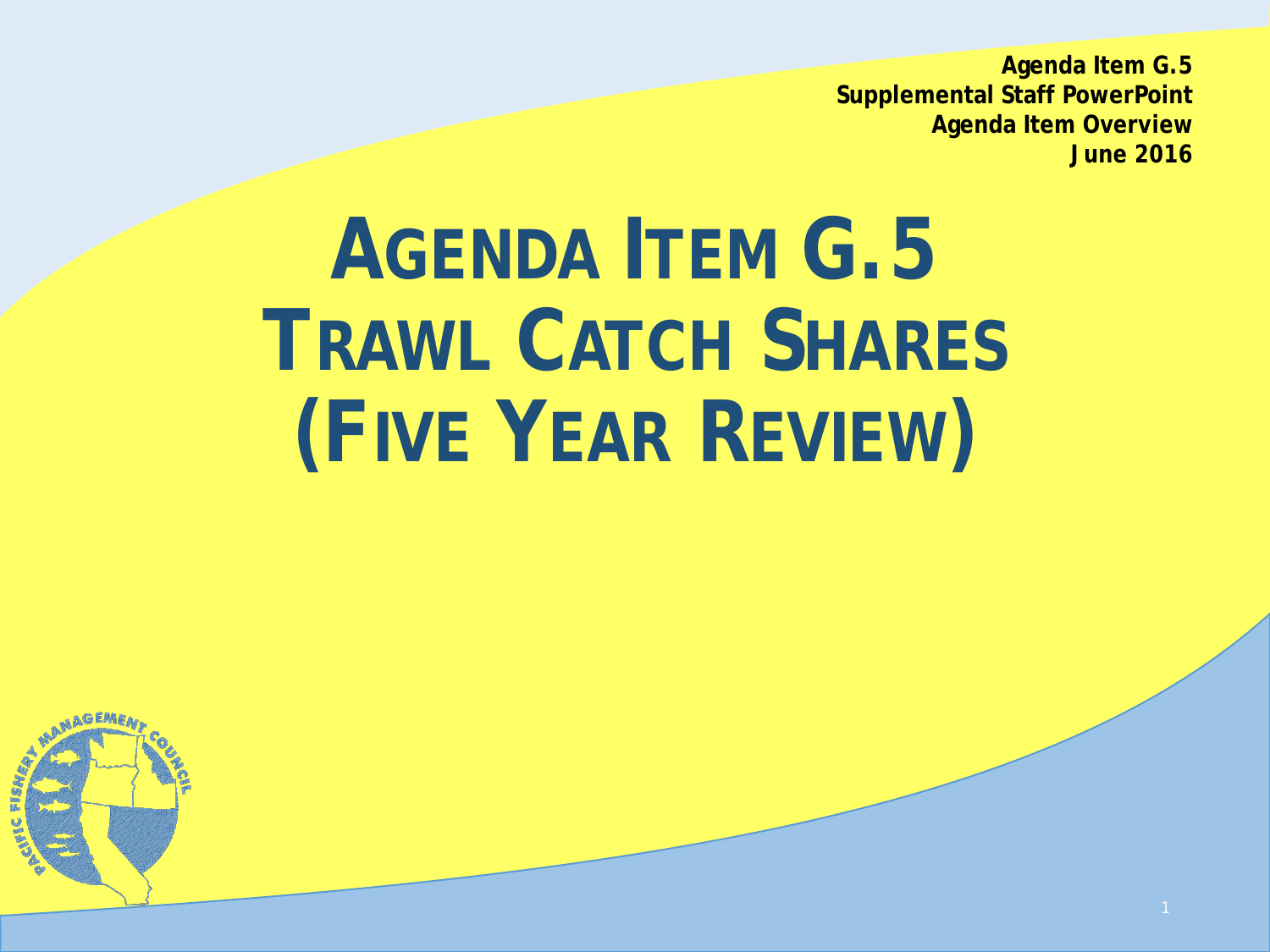### Kick-Off

- **5th Year Ended December 31, 2015**
- **2014 Omnibus Schedule – November 2016**
- **5-Month Head-start Over that Plan**

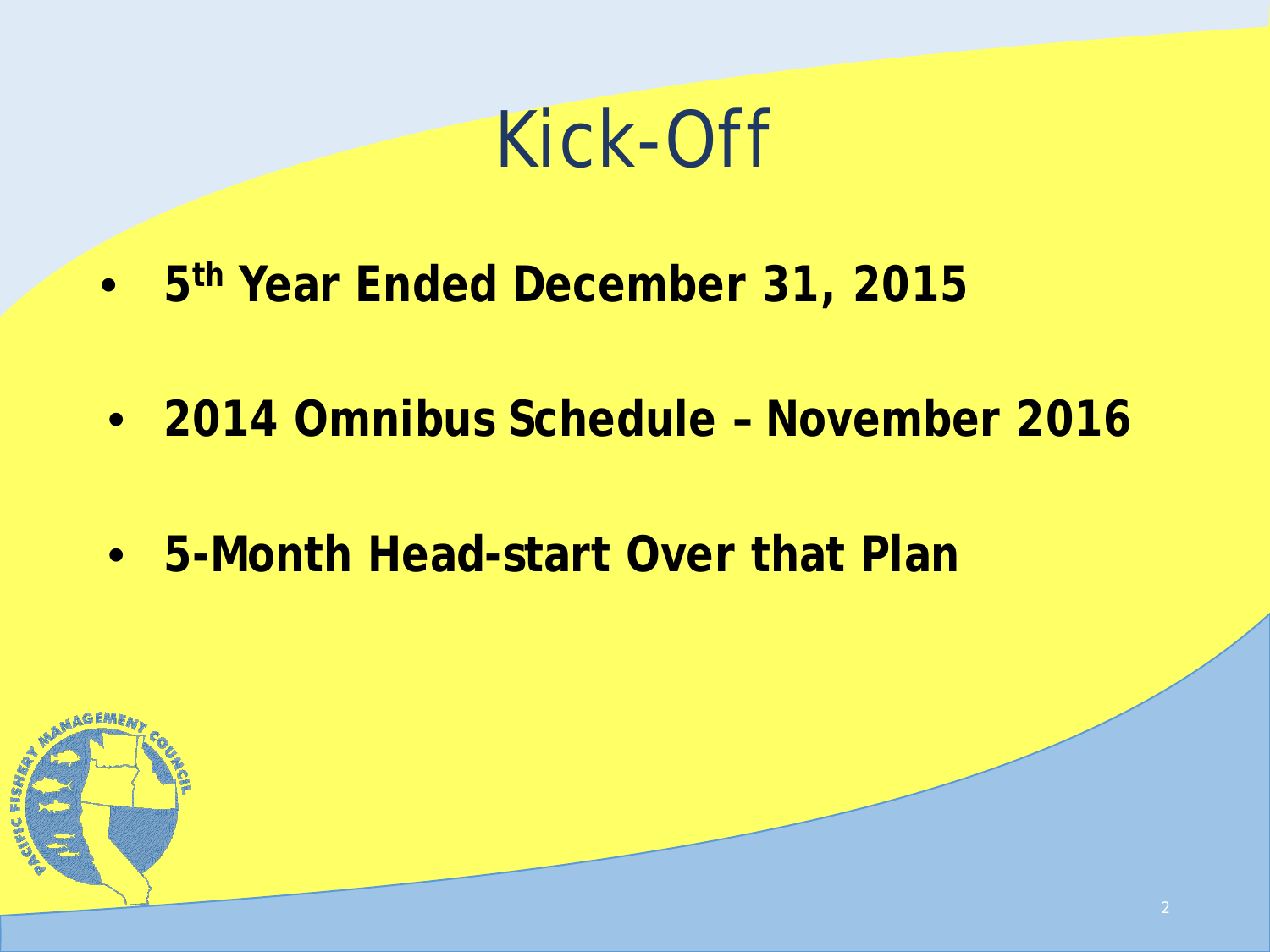## Council Actions

- **1. Approve a process for the review including** 
	- **a. calendar**
	- **b. hearings**
	- **c. Community Advisory Board (CAB)**
	- **d. analytical effort**

#### **See G.5, Attachment 1**

**2. Content for the review**

**See G.5, Attachment 2**

**3. National Catch Share Review Policy**

**See G.5.a, NMFS Report 8 G.5, Sup Attachment 3** 3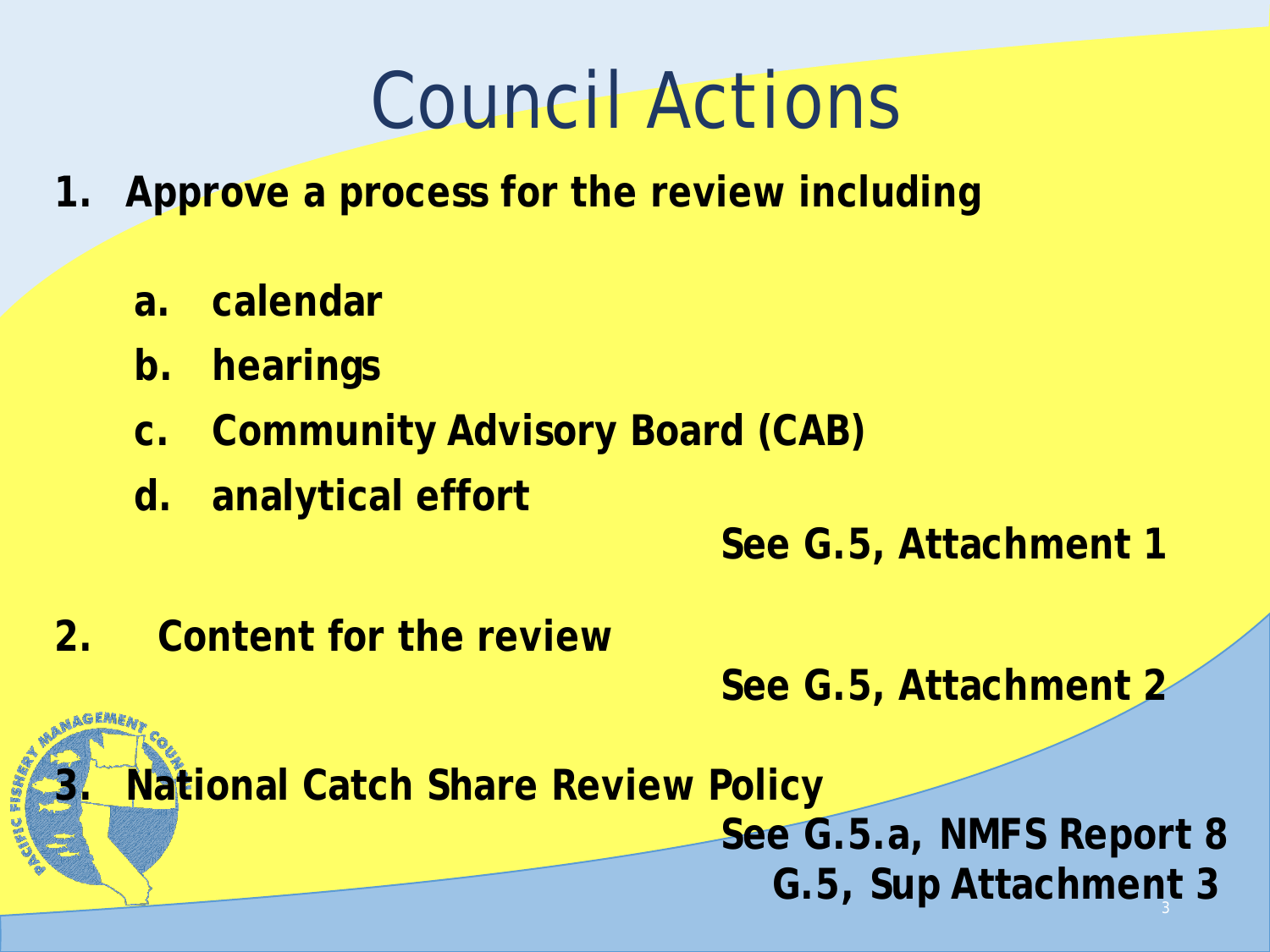## Project Coordinating Team (PCT)

- **Abigale Harley (WCR)**
- **Lisa Pfeiffer (NWFSC)**
- **Jim Seger (Council Staff)**

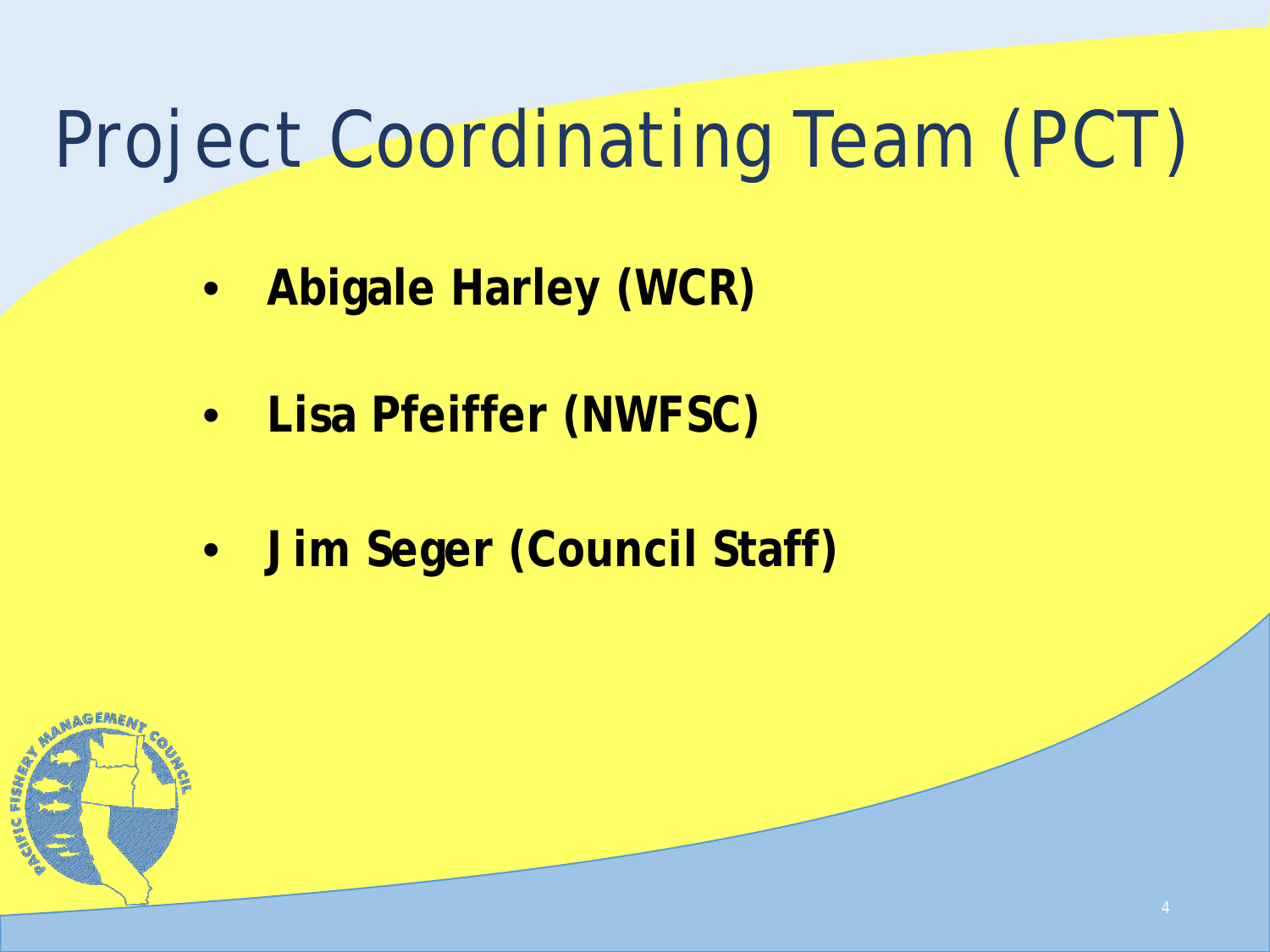### Presentations

- **1. Process (C.5, Attachment 1) – Jim Seger**
- **2. Content (C.5, Attachment 2) – Abigale Harley**
- **3. Quota Program Workshop Report (C.5.a, Sup Workshop Report) – Shems Jud**
- **4. Catch Share Indicators (C.5.b, NMFS Rep 1) – Lisa Pfeiffer**

**5. National Policy for Review of Catch Share Programs (C.5.b, NMFS Rep 8) – Wendy Morrison**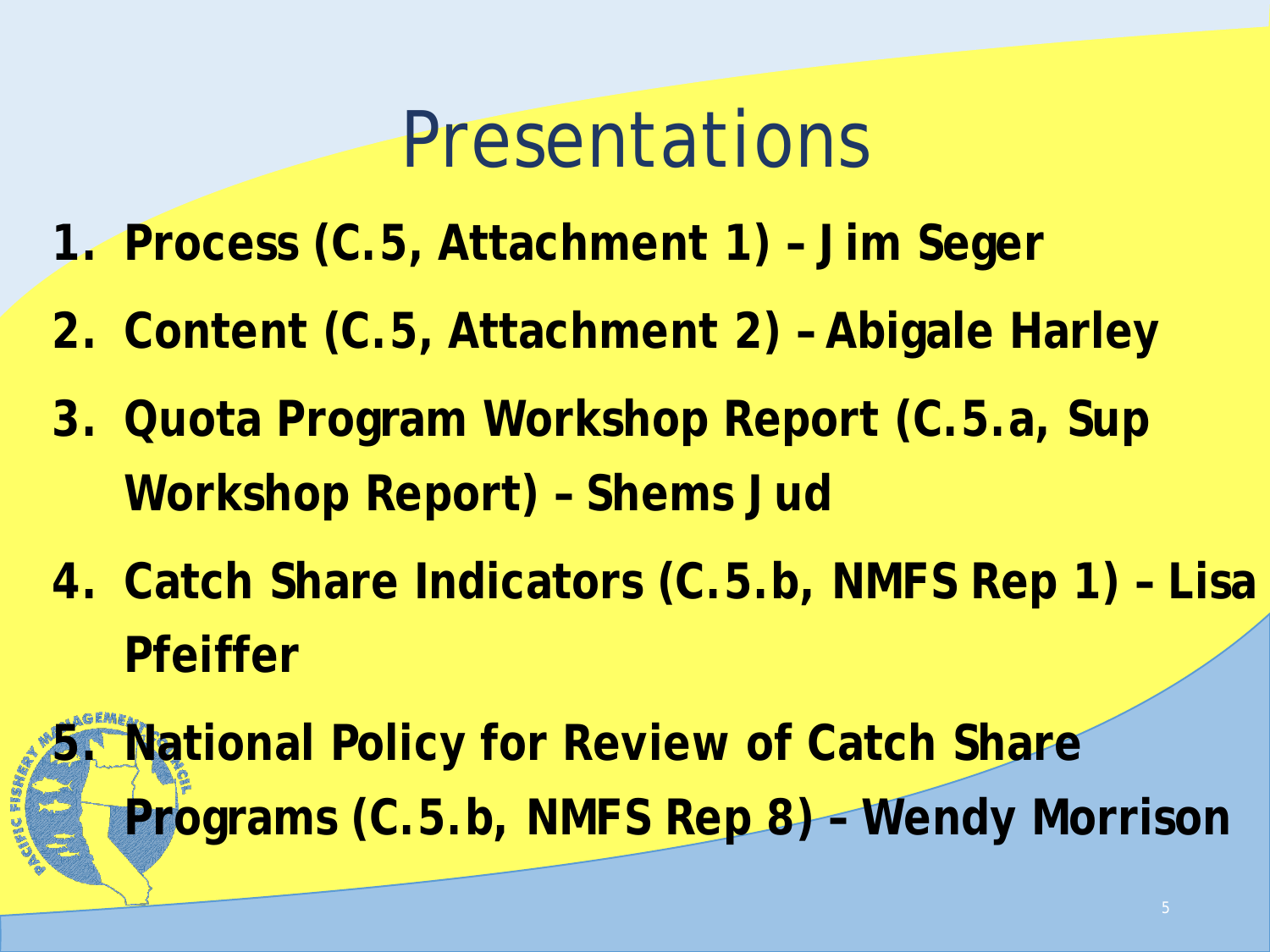## Questions About Actions?

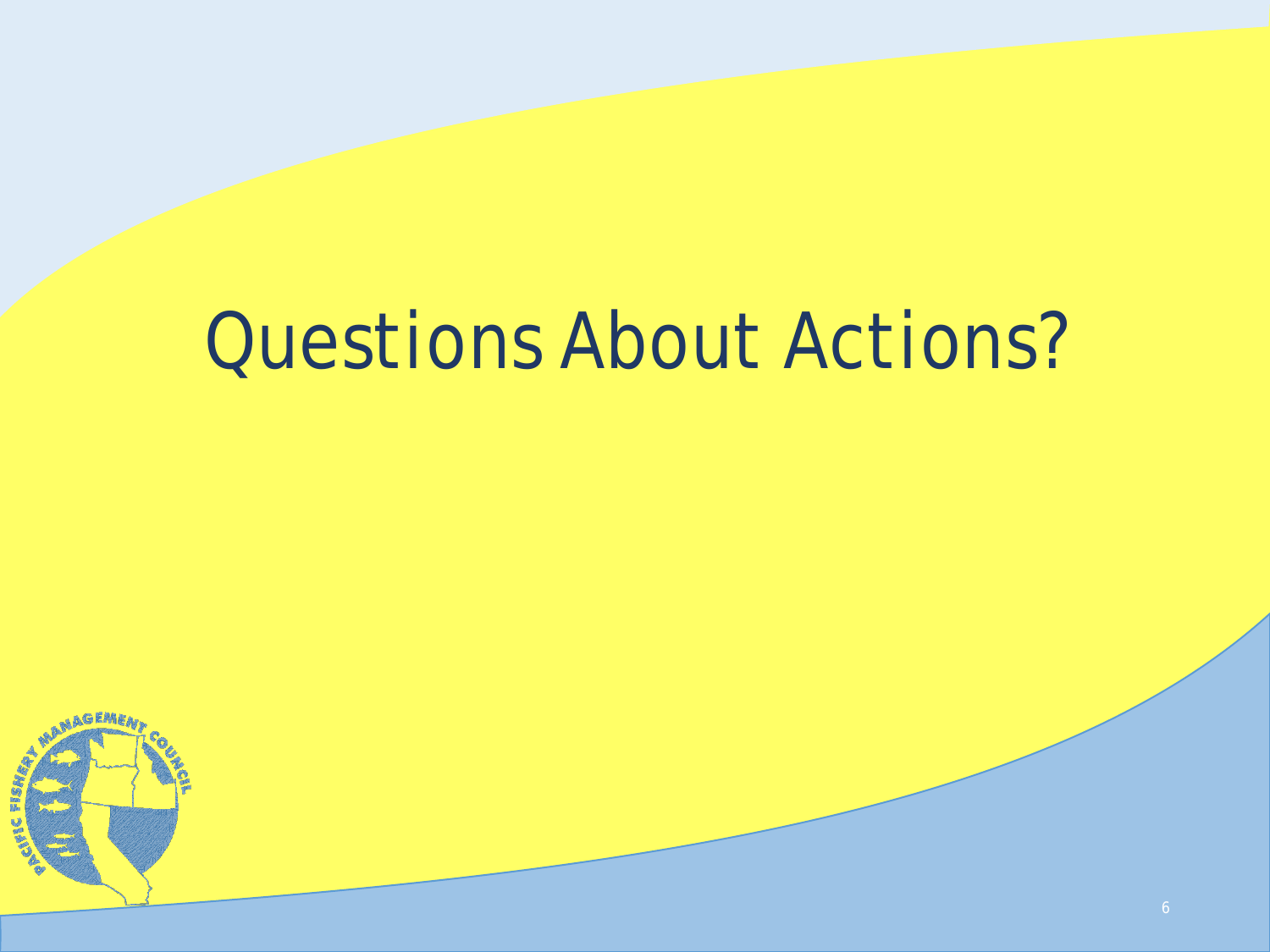Plans for Review Process G.5, Attachment 1

- **Calendar (A20 and A21)**
- **Hearings (Locations, Dates & Officers)**
- **Analytical Effort (Analytical Team and**

**Reviewers of the Review)**



• **CAB (Charge and Seats)**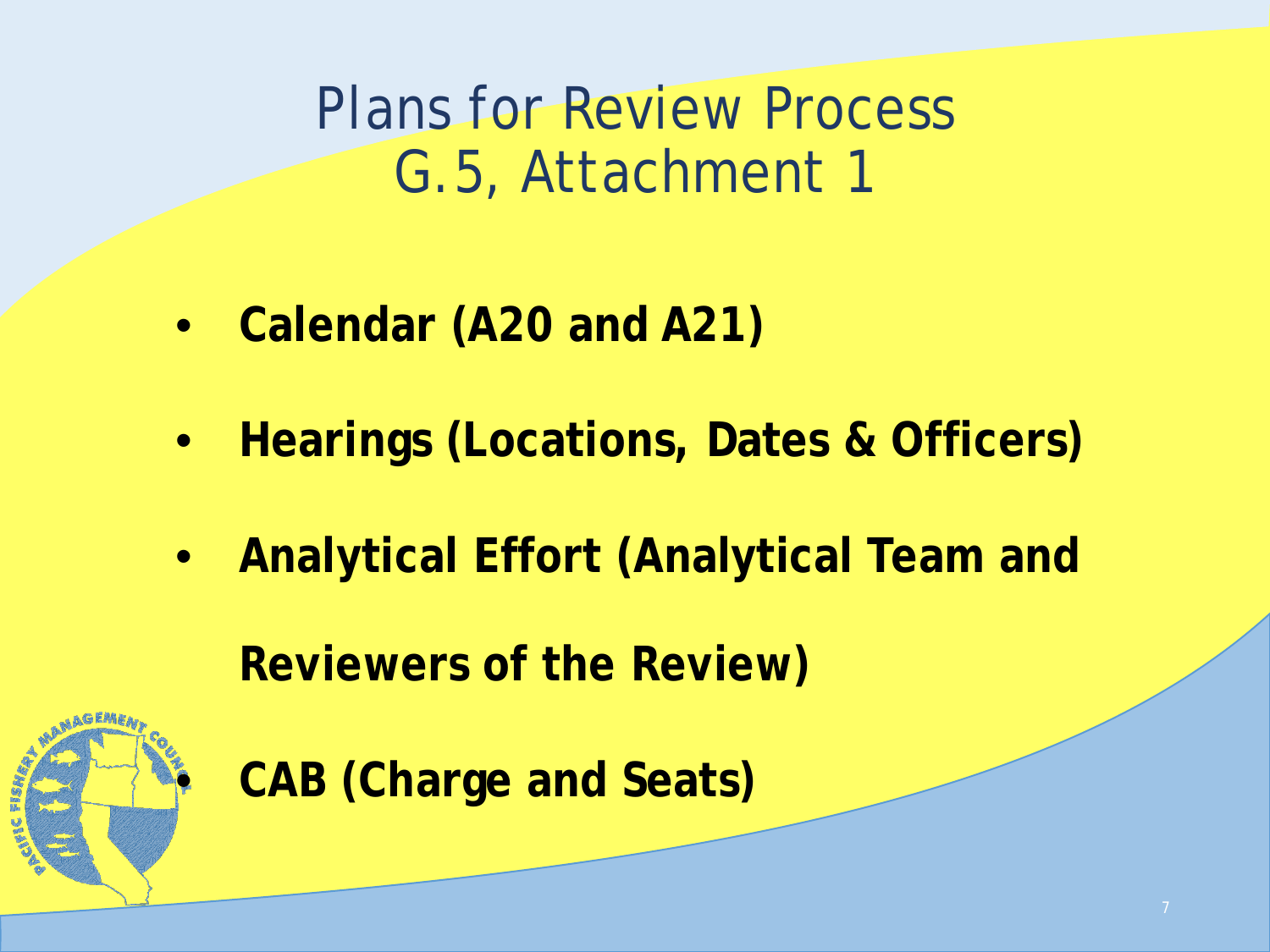|                    | <b>Catch Share Review</b>                                       |                |
|--------------------|-----------------------------------------------------------------|----------------|
| <b>June 2016</b>   | Initiation of Scoping<br>and Development of<br><b>Documents</b> |                |
| September 2016     | Council Guidance &<br><b>Public Hearings</b>                    |                |
| November 2016      | Council Adopts<br><b>Blueprint for the</b><br>Analysis          |                |
| 201<br>Spring 2018 | <b>Catch Share Review</b><br>Continues to<br>Completion         | 8 <sup>°</sup> |

CAPAC FISHE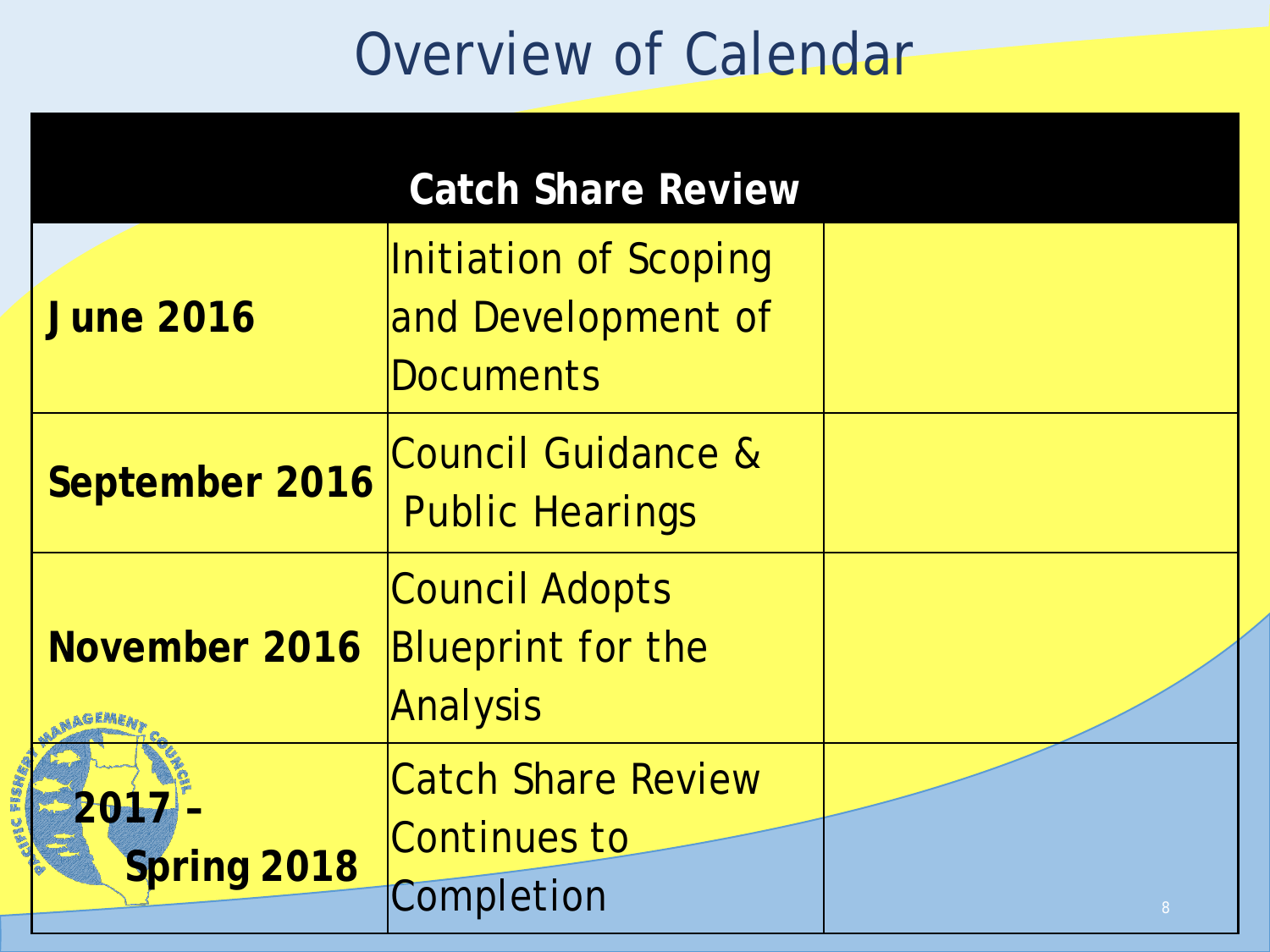|            |                     | <b>Catch Share Review</b>                                     | Intersector<br><b>Allocation Review</b> |
|------------|---------------------|---------------------------------------------------------------|-----------------------------------------|
|            | <b>June 2016</b>    | Initiation of Scoping<br>and Development of<br>Documents      |                                         |
|            | September 2016      | <b>Council Guidance &amp;</b><br><b>Public Hearings</b>       |                                         |
| <b>SER</b> | November 2016       | Council Adopts<br><b>Blueprint for the</b><br><b>Analysis</b> |                                         |
|            | 2017<br>Spring 2018 | <b>Catch Share Review</b><br>Continues_to<br>Completion       | 9                                       |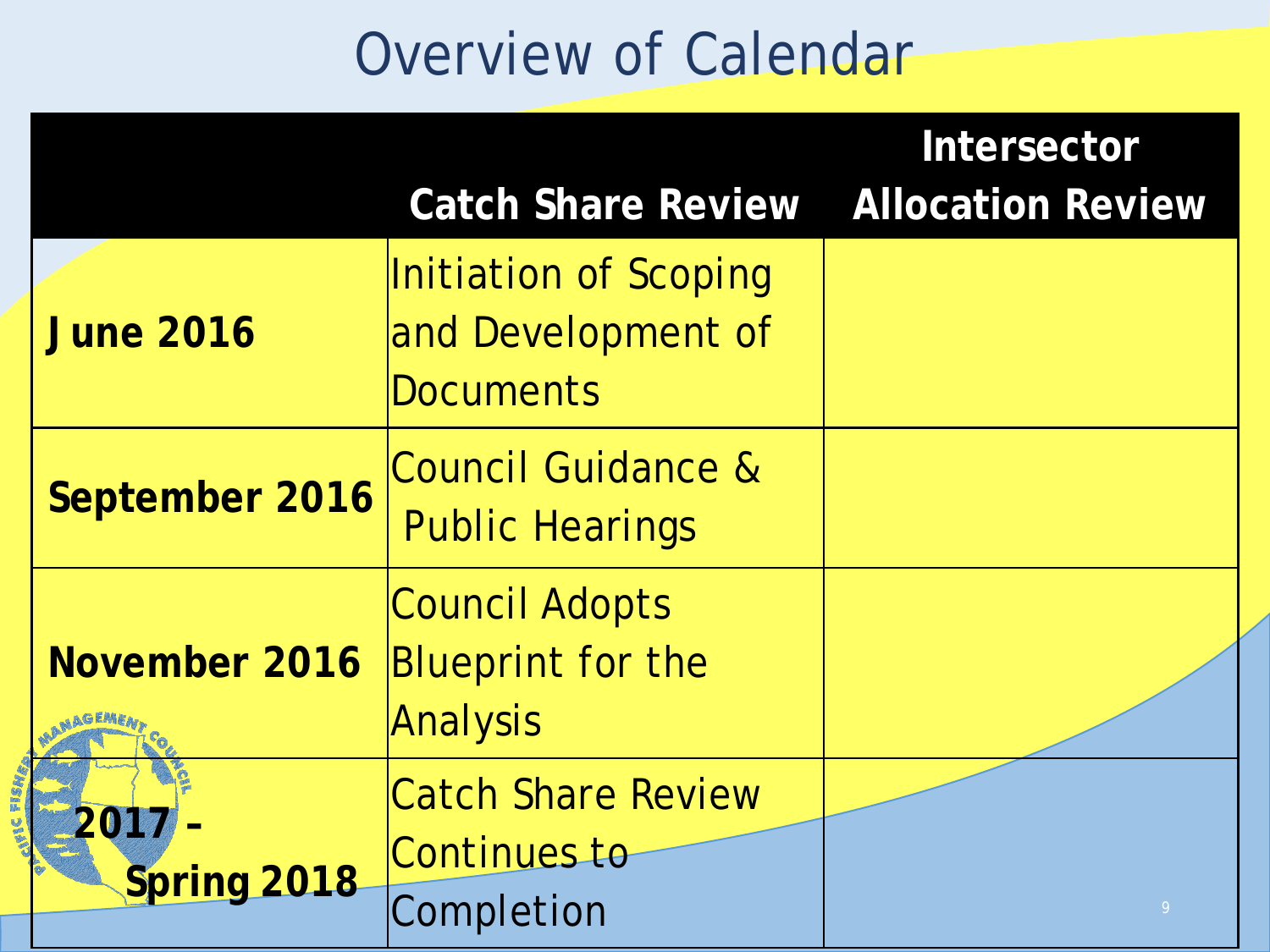|            |                     | <b>Catch Share Review</b>                                       | Intersector<br><b>Allocation Review</b>                  |
|------------|---------------------|-----------------------------------------------------------------|----------------------------------------------------------|
|            | <b>June 2016</b>    | Initiation of Scoping<br>and Development of<br><b>Documents</b> | Initiat. Scoping &<br>Development of<br><b>Documents</b> |
|            | September 2016      | Council Guidance &<br><b>Public Hearings</b>                    | Council Guidance<br>& Public Hearings                    |
| <b>SER</b> | November 2016       | Council Adopts<br><b>Blueprint for the</b><br><b>Analysis</b>   | <b>Council Guidance</b>                                  |
|            | 2017<br>Spring 2018 | <b>Catch Share Review</b><br>Continues to<br>Completion         | 10 <sup>°</sup>                                          |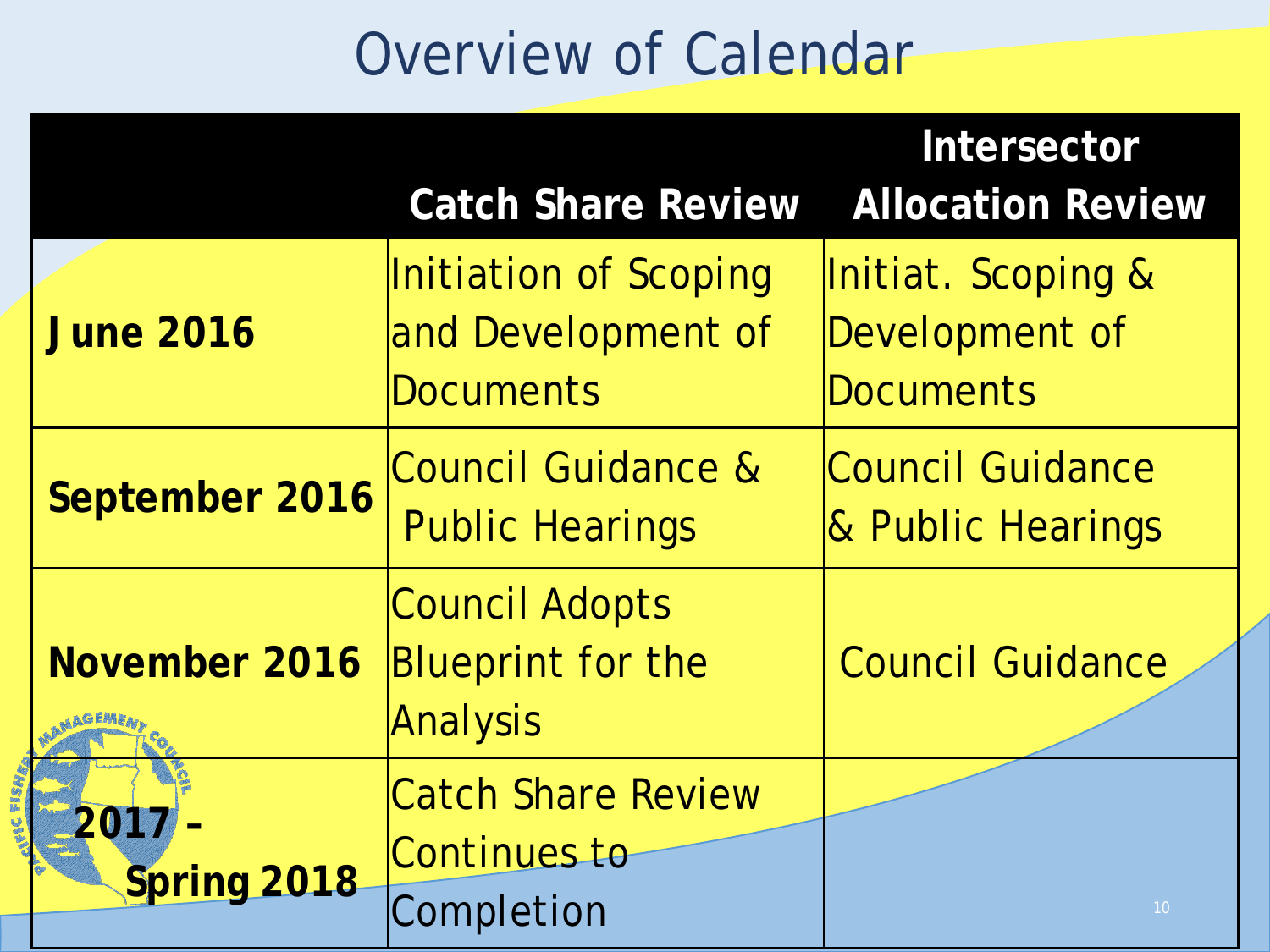|                            | Intersector                                                          |                                                                                          |  |  |  |
|----------------------------|----------------------------------------------------------------------|------------------------------------------------------------------------------------------|--|--|--|
|                            | <b>Catch Share Review</b>                                            | <b>Allocation Review</b>                                                                 |  |  |  |
| <b>June 2016</b>           | Initiation of Scoping<br>and Development of<br><b>Documents</b>      | Initiat. Scoping &<br>Development of<br><b>Documents</b>                                 |  |  |  |
| September 2016             | Council Guidance &<br><b>Public Hearings</b>                         | Council Guidance<br>& Public Hearings                                                    |  |  |  |
| November 2016              | <b>Council Adopts</b><br><b>Blueprint for the</b><br><b>Analysis</b> | <b>Council Guidance</b>                                                                  |  |  |  |
| 2017<br><b>Spring 2018</b> | <b>Catch Share Review</b><br>Continues to<br>Completion              | Continuation<br>Depends on Priorities<br>& Ident of Additional<br>11<br><b>Resources</b> |  |  |  |

CAPAC FISHE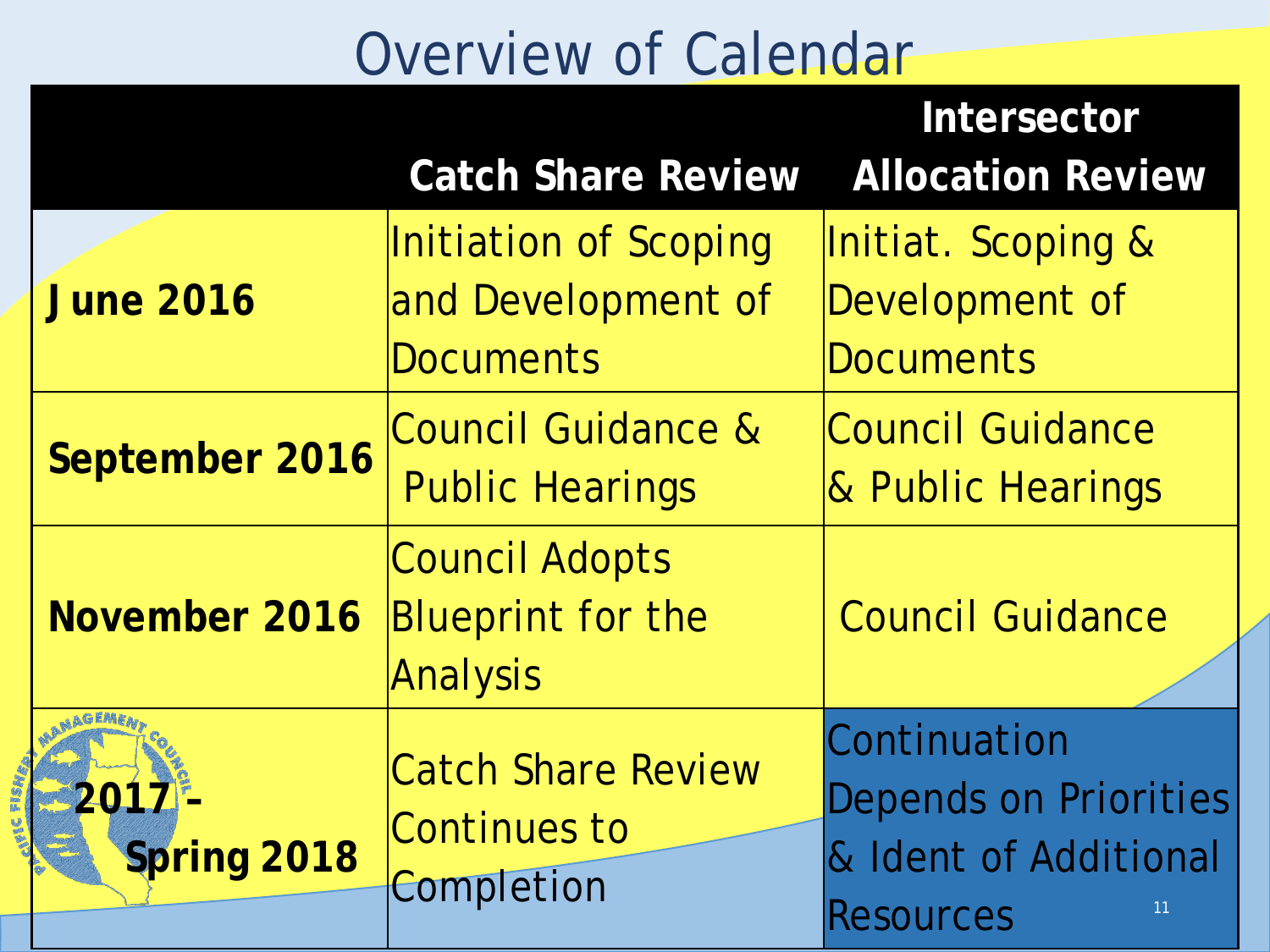# Hearings (1)

**Listening for experiences:** 

> **How you have been impacted by the trawl catch share program?**



**What should the review focus on?** **Start in August or after September Council Meeting?**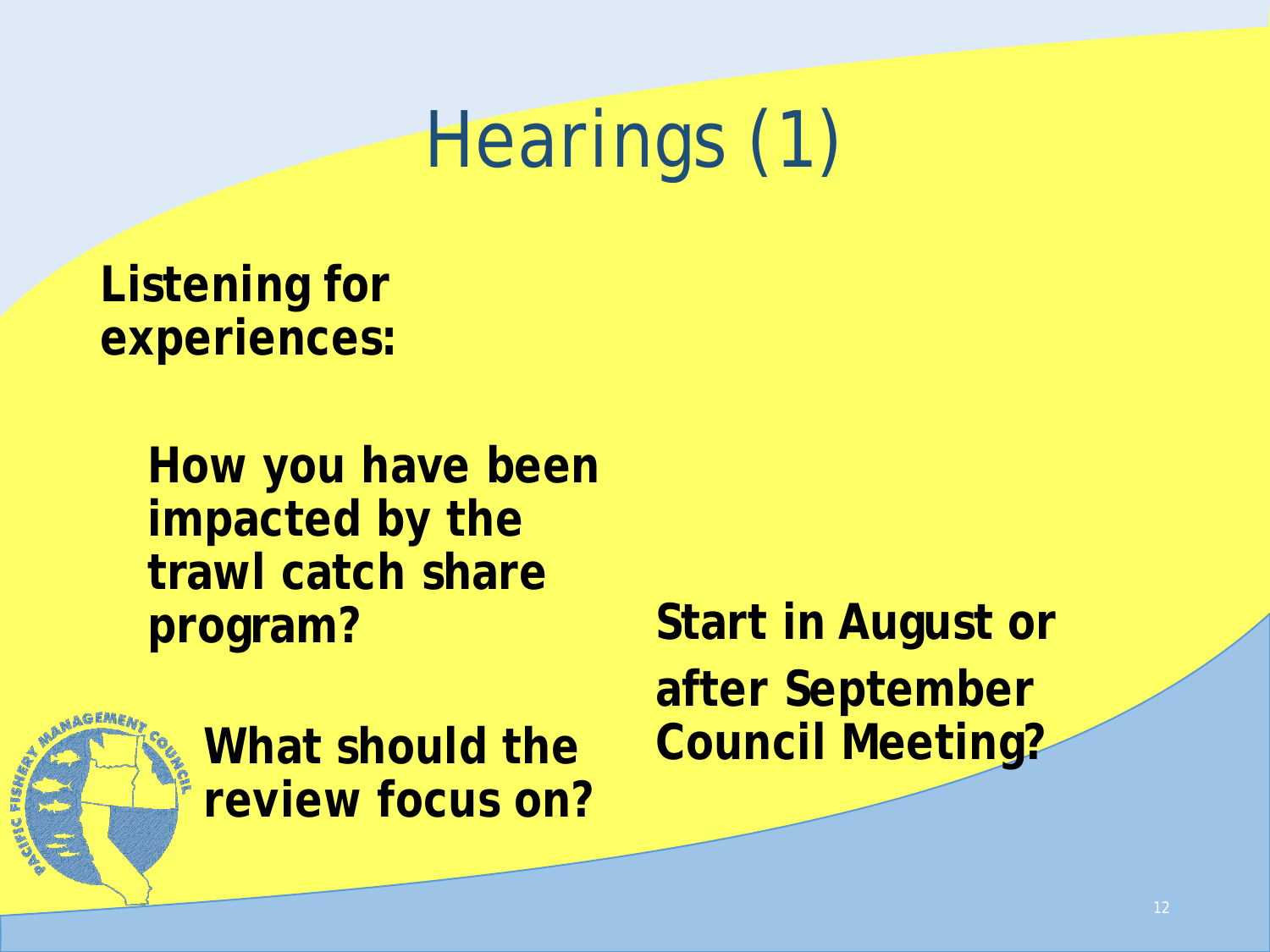# Hearings (2)

- **1. Bellingham**
- **2. Westport**
- **3. Astoria**
- **4. Newport**

**5. Port Orford** 

FISHE

- **6. Eureka**
- **7. Fort Bragg**
- **8. Half Moon Bay**
- **9. Morro Bay**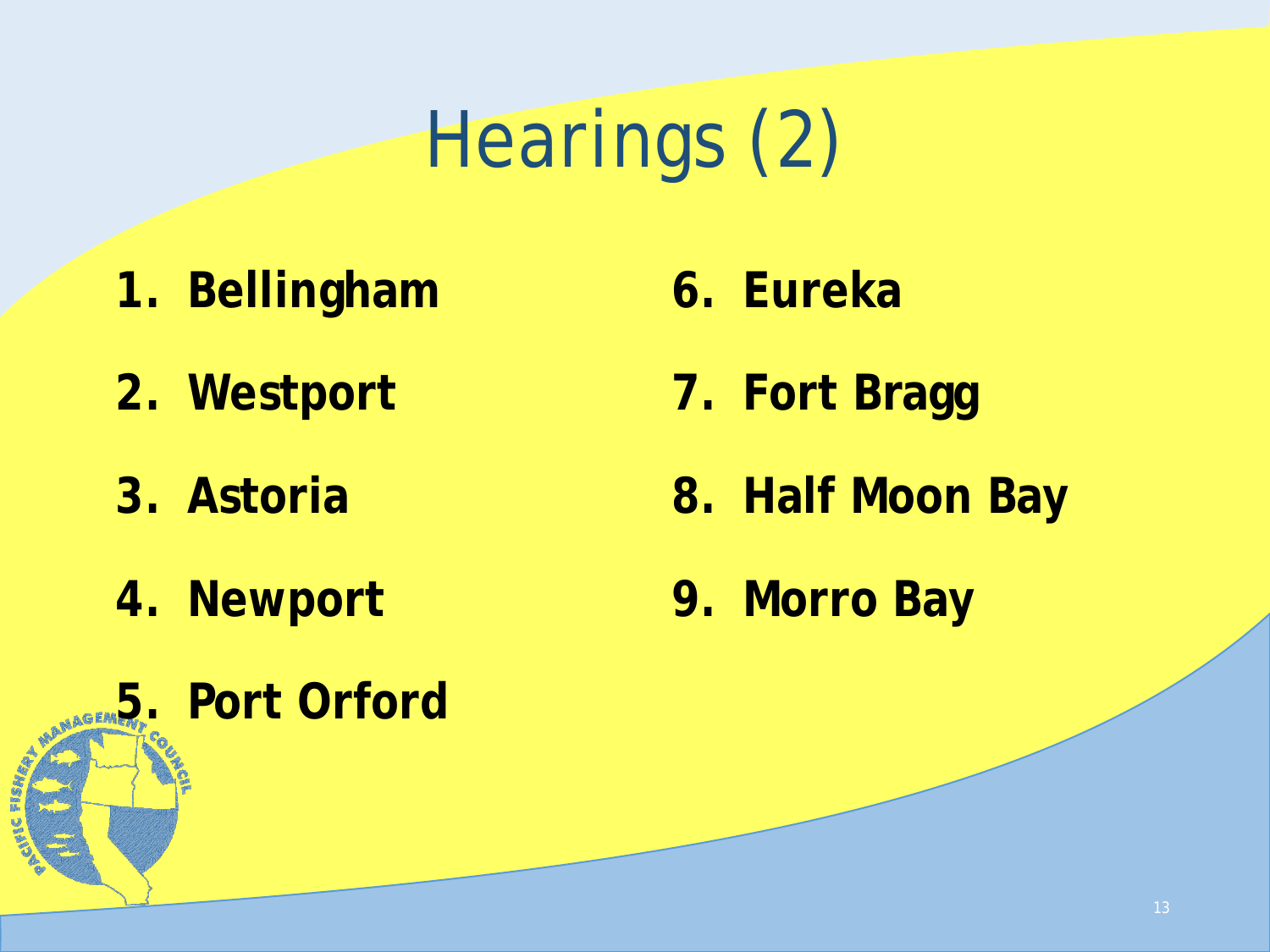## Organization of Analytical Effort

Whether to have a formal analytical team

Charge for a team

Review of the review

Seats for a team

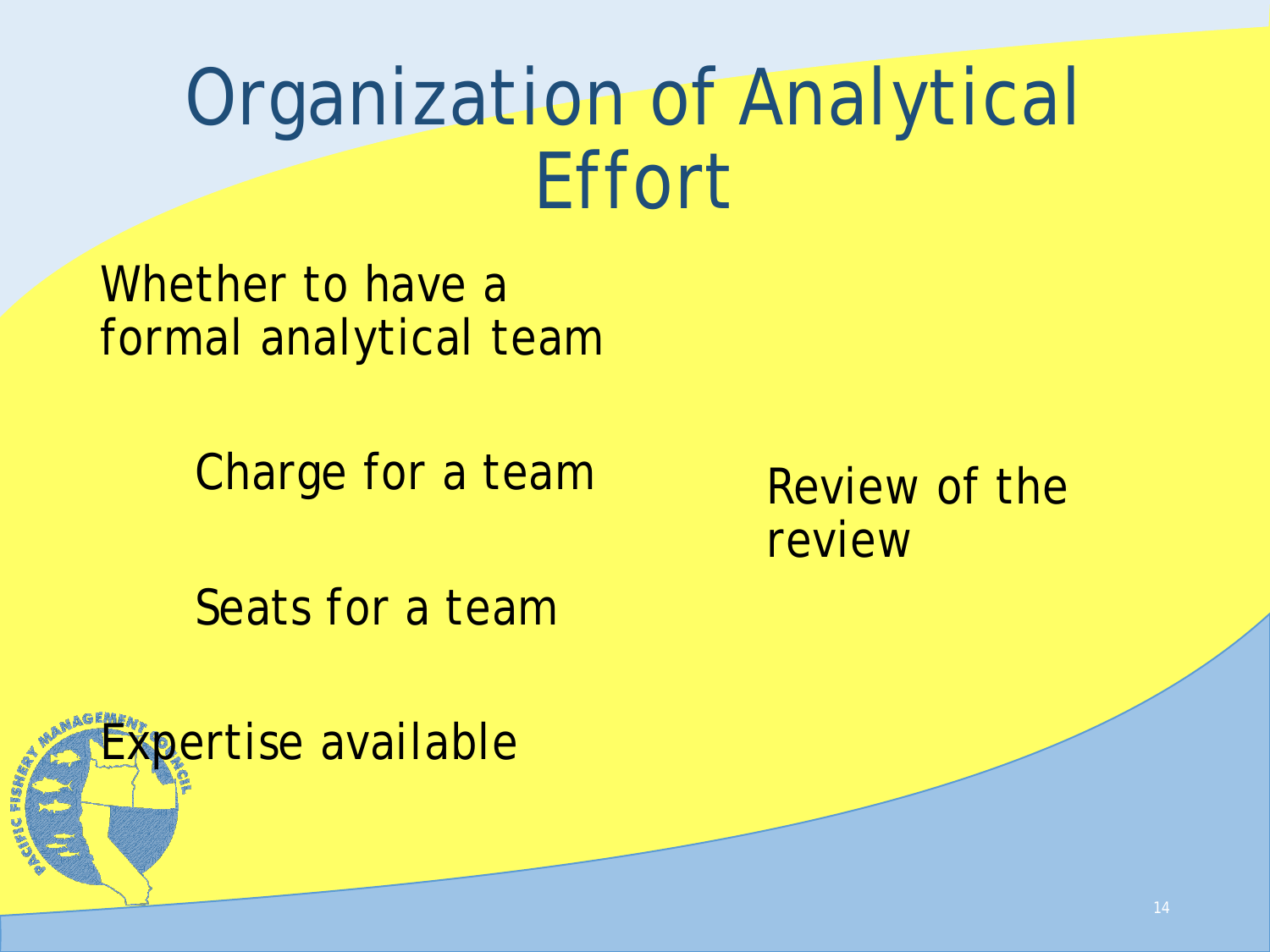### Analytical Team?

#### •Whether to

- Model 1: have agency personnel and Council staff work together vetting work products through existing Council advisory bodies at Council meetings, OR
- Model 2: have a formal analytical team and meetings outside of Council meeting?

Steps/tasks for the process outlined on page 6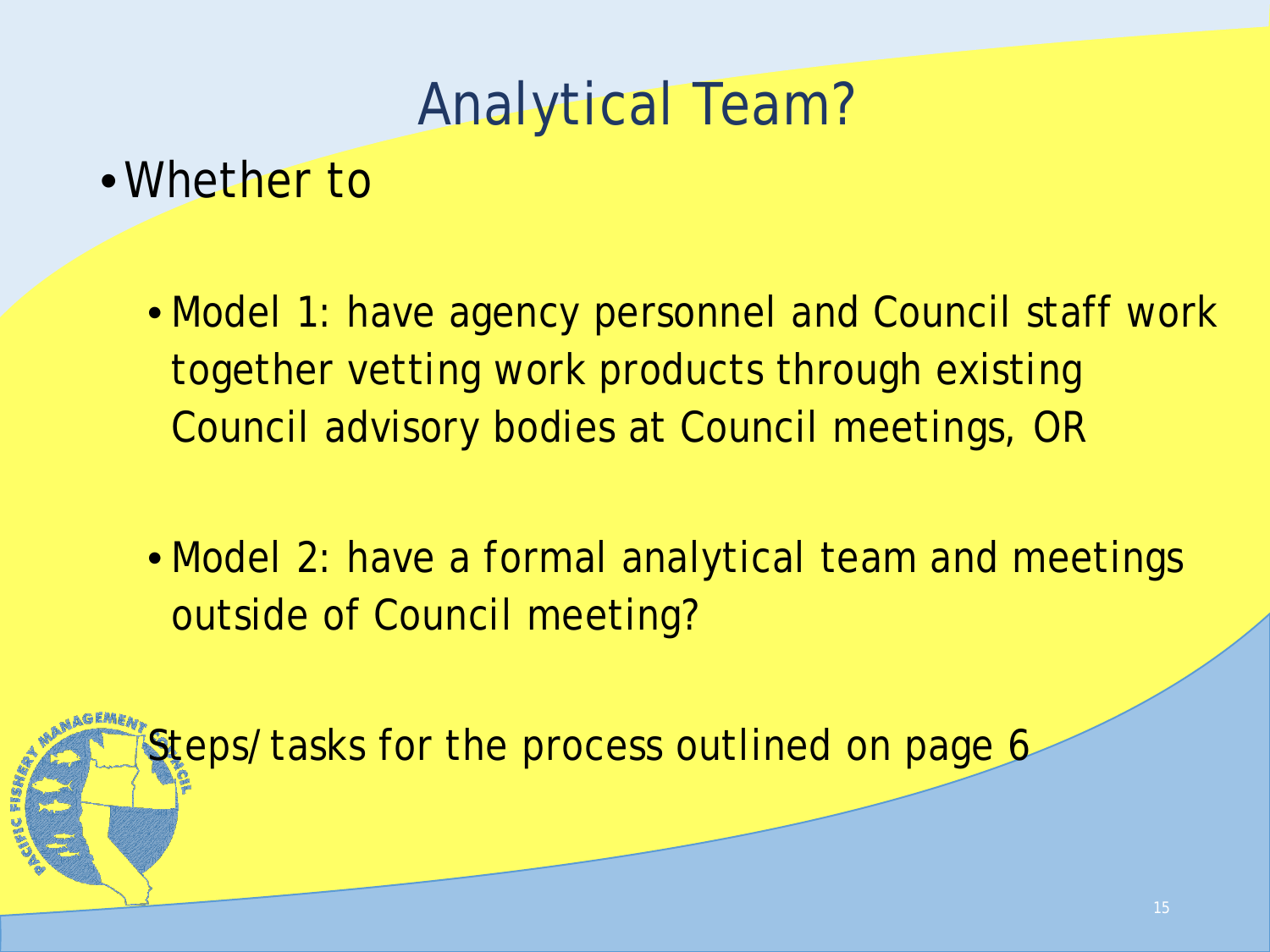Analytical Team – Strawman Charge

•Strawman Charge – p. 5

•Help elaborate initial outlins and drafting plans

•Review the initial analytical submissions from contributors

•Highlight policy issues for Council consideration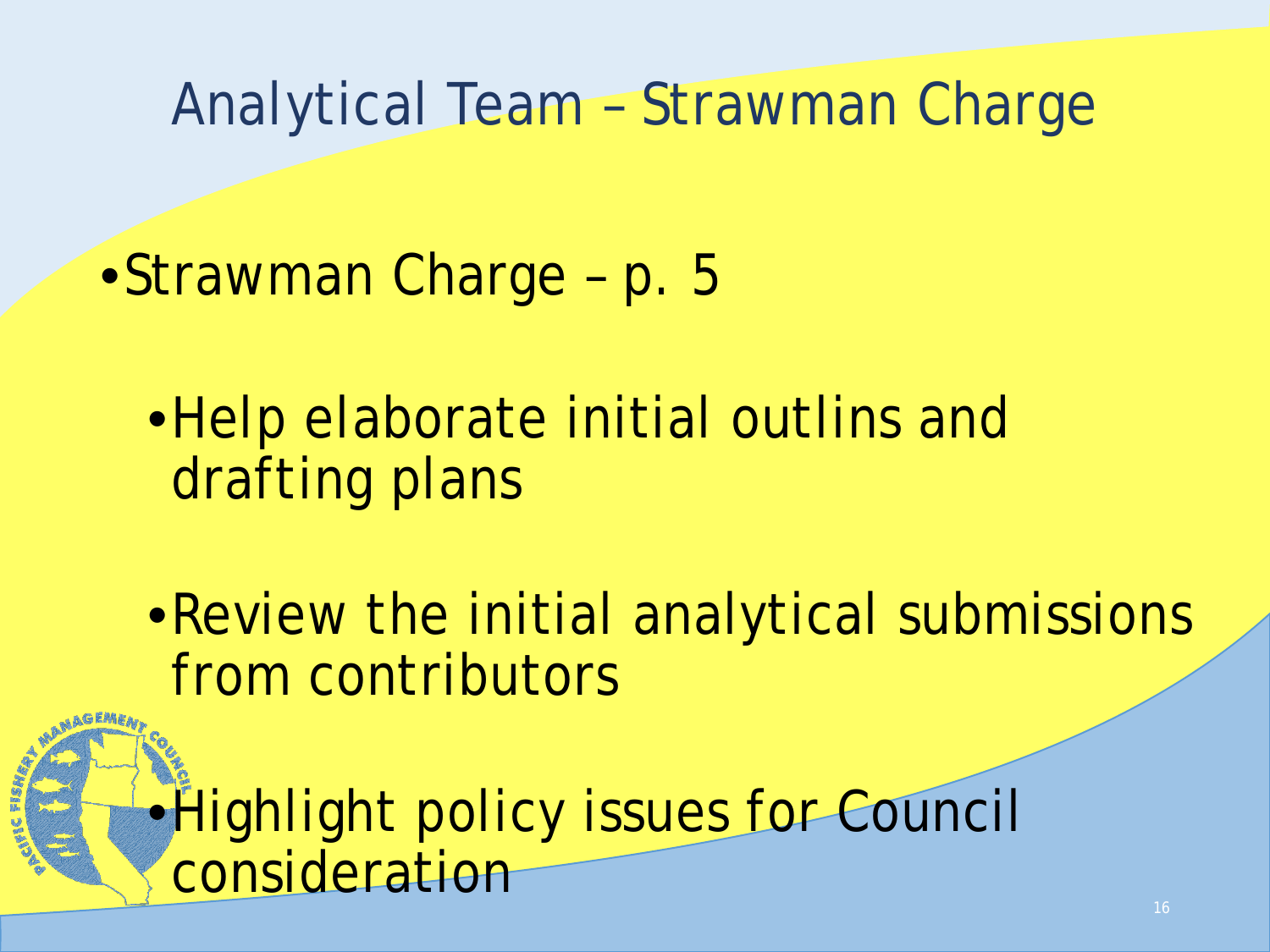### Possible Analytical Team Membership

- Four subject matter leads identified by agencies (primarily NMFS)
- Representatives from each coastal state (budgeted)
- Enforcement (not budgeted Federal?)

Two two-day meetings per year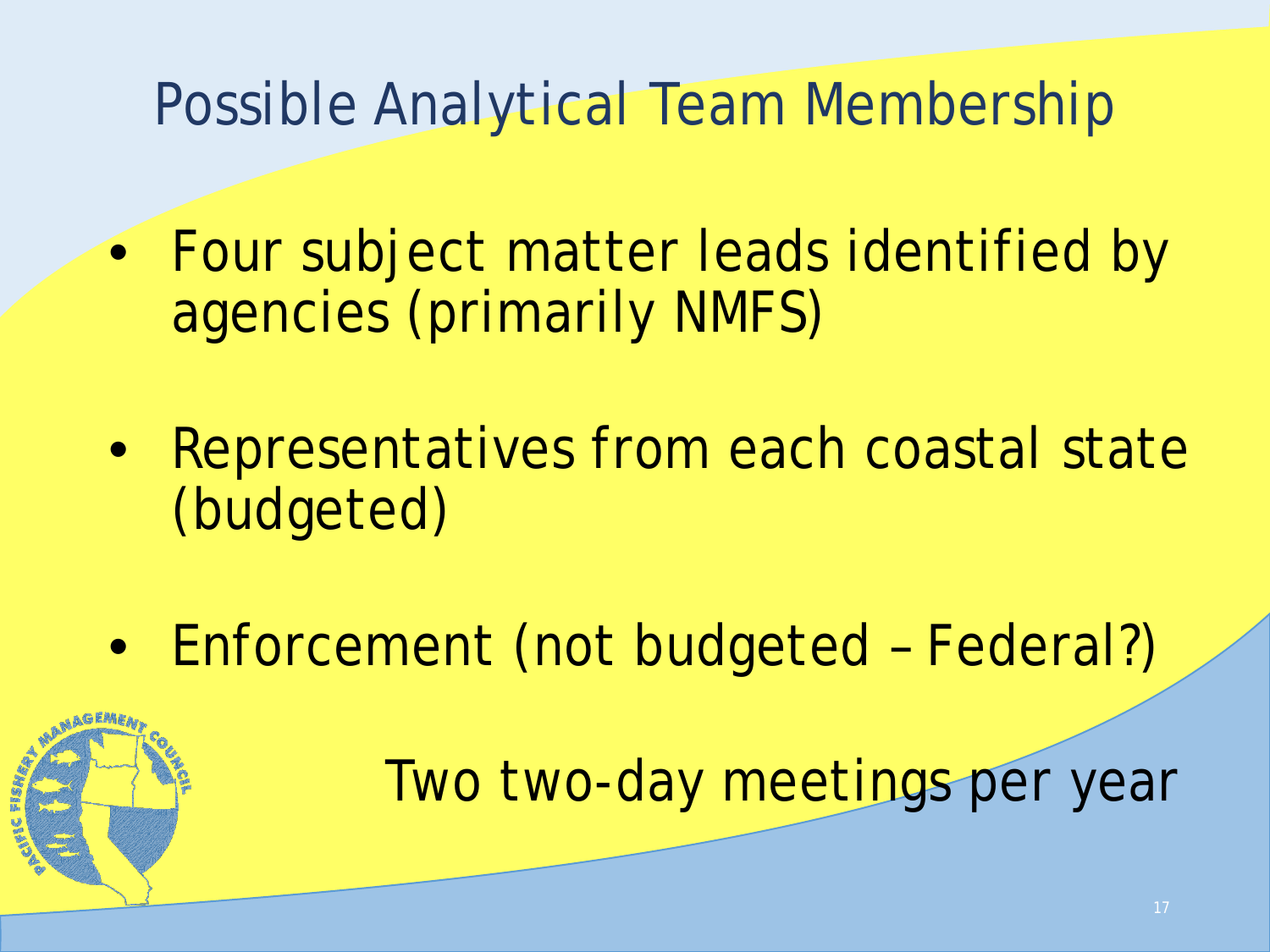Analytical Expertise

### Analysis Relying Largely on NMFS Personnel with Assistance from Council Staff

### See page 7 for list of contributors



State contributions to be determined

**Contract money will be used for augmentation**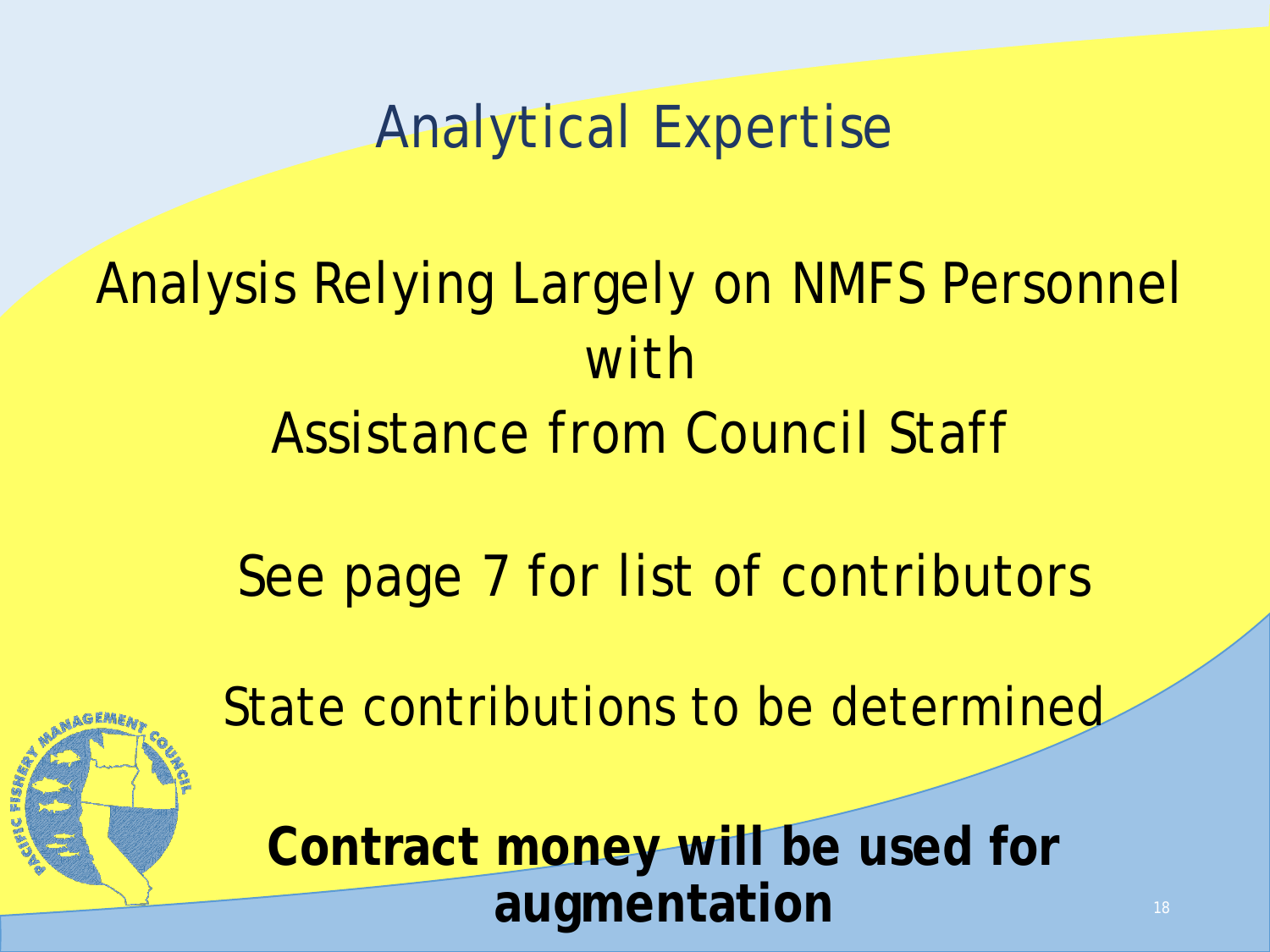### Review of the Review

- •SSC Economic and Groundfish Subcommittees scheduled to meet
	- Prior to final Council guidance for drafting (Nov 2016)
	- Prior to finalization of public review draft (Nov 2017)

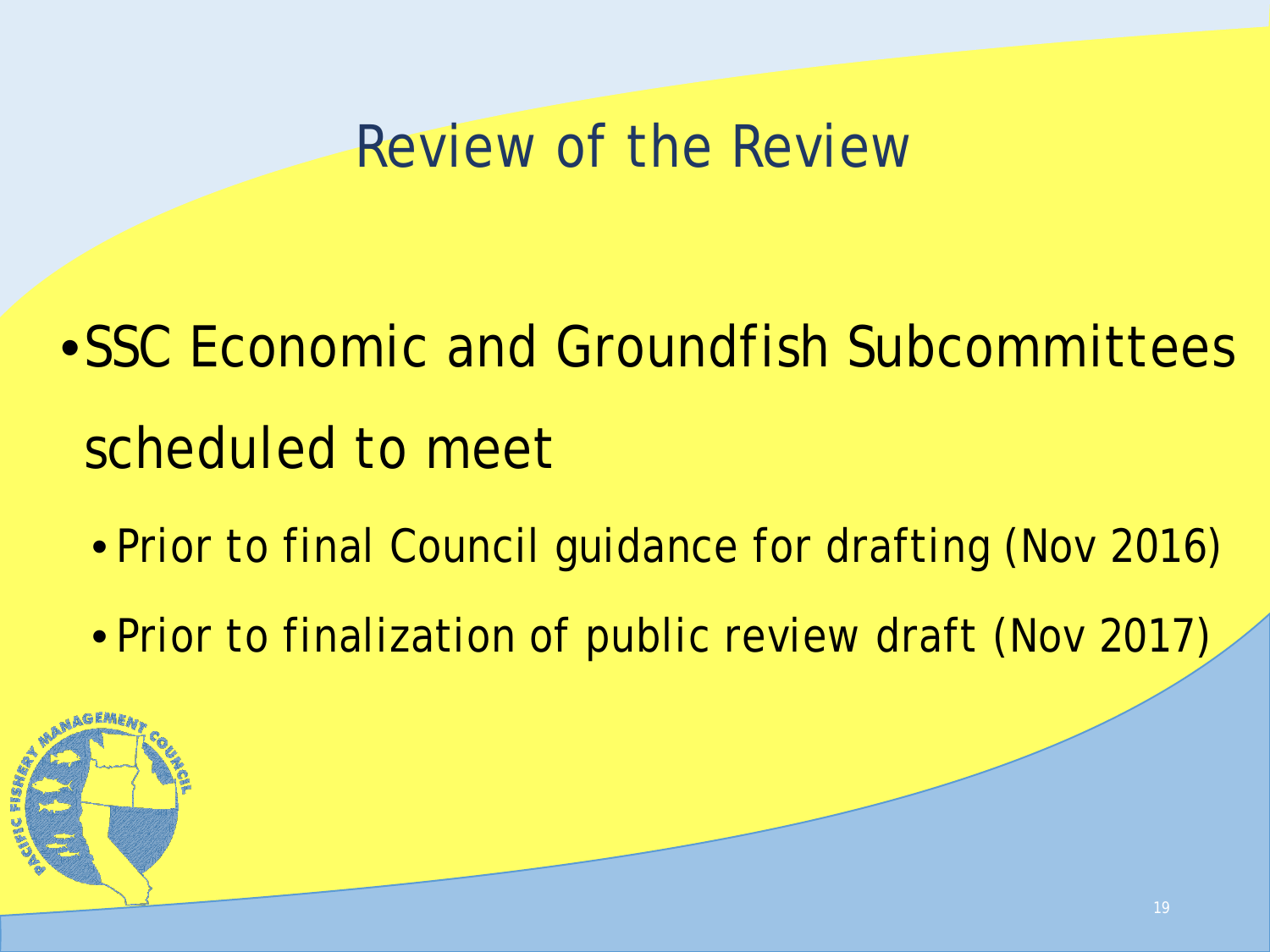### Community Advisory Board

#### A-20, Section A-2.3.4:

"A community advisory committee will take part in the review of IFQ program performance."

As described in the analysis, the rationale for this provision was:

> "to ensure full consideration of community concerns" (page A-391)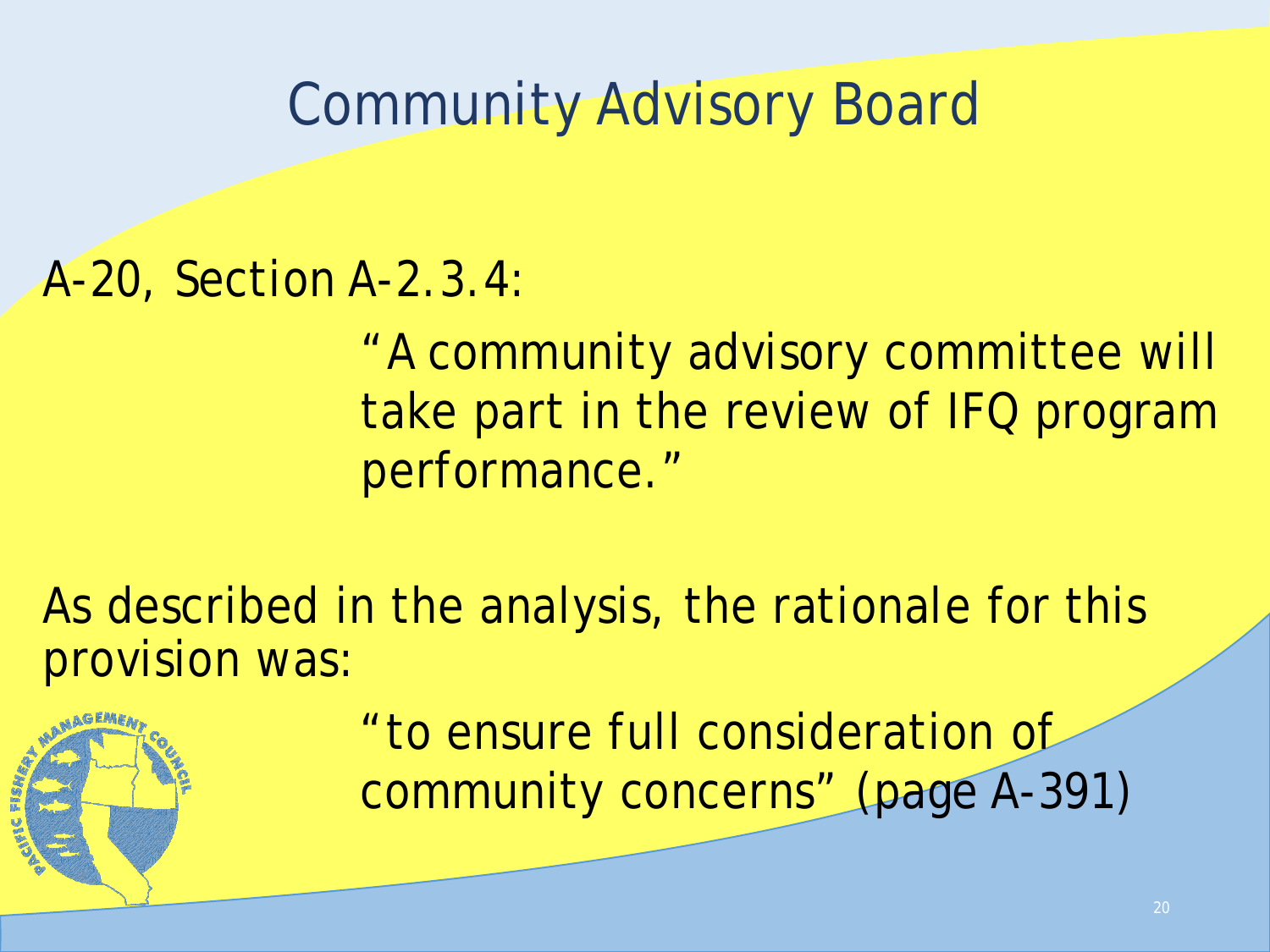### Community Advisory Board

• Strawman charge

providing the perspective of geographic communities on performance of the trawl catch share program and other advice requested by the Council that may inform the program review. . . . These perspectives may include . . . . (page 8)

• Seats – maximum of 20 Geographic and sector diversity (page 9 matrix)